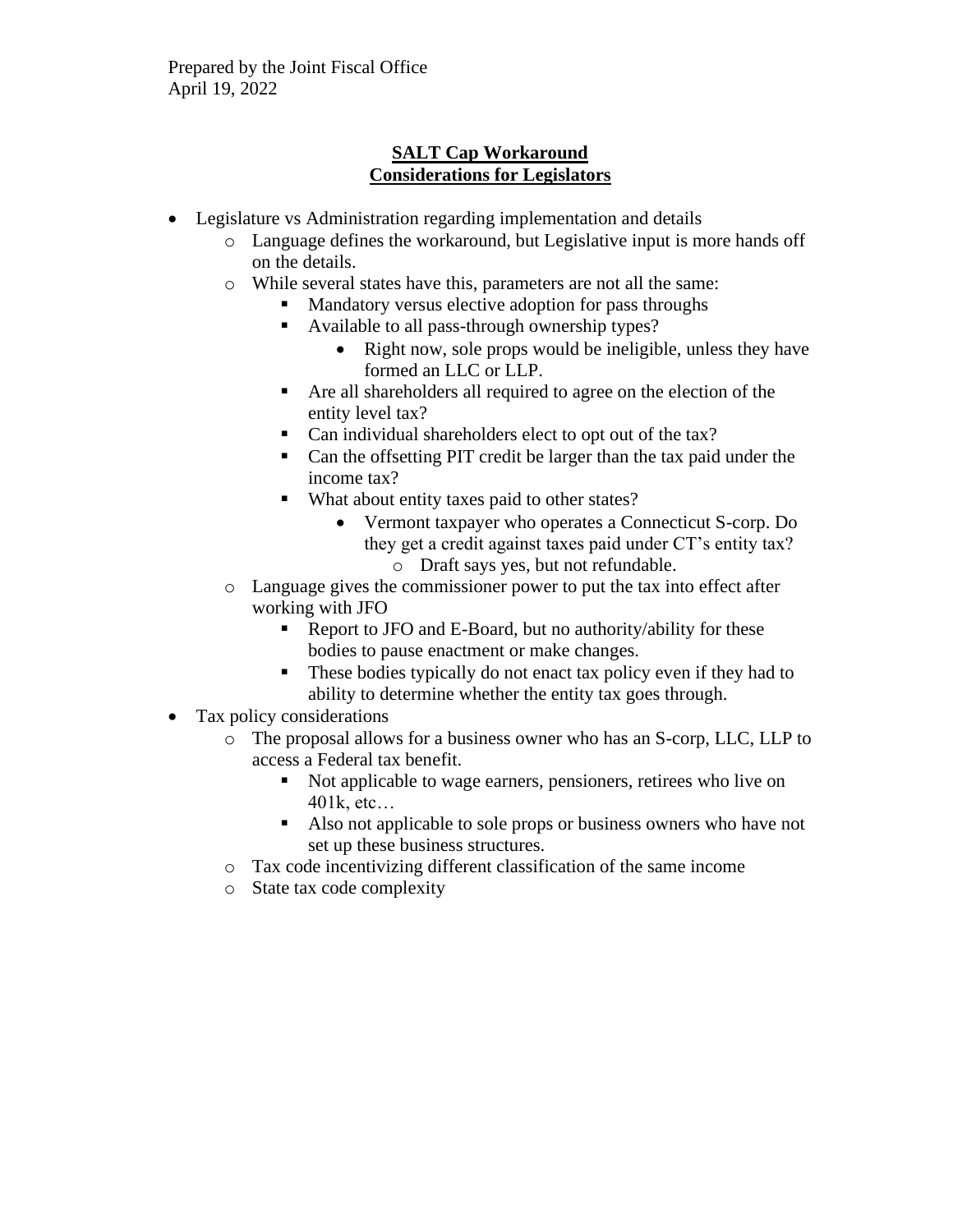## **Beneficiaries of a SALT Cap Workaround**

| 2019: S-Corp and Partnership Income by Income Group |                   |            |                       |  |  |  |
|-----------------------------------------------------|-------------------|------------|-----------------------|--|--|--|
|                                                     | Number of Returns | Average    | Share of Total Income |  |  |  |
| Less than Zero                                      | 920               | $-$77,101$ | $-0.3%$               |  |  |  |
| \$1-\$10,000                                        | 620               | $-$3,282$  | 0.7%                  |  |  |  |
| \$10,000 to \$25,000                                | 1,260             | \$2,895    | 1.6%                  |  |  |  |
| \$25,000 to \$50,000                                | 2,290             | \$5,638    | 1.3%                  |  |  |  |
| \$50,000 to \$75,000                                | 2,360             | \$9,621    | 0.7%                  |  |  |  |
| \$75,000 to \$100,000                               | 2,310             | \$14,169   | 1.1%                  |  |  |  |
| \$100,000 to \$200,000                              | 5,640             | \$25,954   | 5.3%                  |  |  |  |
| \$200,000 to \$500,000                              | 3,700             | \$77,305   | 4.5%                  |  |  |  |
| \$500,000 to \$1m                                   | 910I              | \$231,390  | 6.1%                  |  |  |  |
| \$1m+                                               | 490               | \$781,265  | 34.5%                 |  |  |  |
| <b>Total</b>                                        | 20,500            | \$49,991   | 4.5%                  |  |  |  |

Source: Internal Revenue Service, SOI Historic Table 2

| Vermont: Tax Year 2017 State and Local Tax Deductions |                   |                 |           |                                |  |  |
|-------------------------------------------------------|-------------------|-----------------|-----------|--------------------------------|--|--|
|                                                       | Number of Returns | Amount Deducted | Average   | Share of Total Income Deducted |  |  |
| Less than Zero                                        |                   | \$0l            | \$0       | 0%                             |  |  |
| 51-\$10,000                                           | 1,660             | \$6,493,000     | \$3,911   | $-2%$                          |  |  |
| \$10,000 to \$25,000                                  | 4.210             | \$17,525,000    | \$4,163   | 7%I                            |  |  |
| \$25,000 to \$50,000                                  | 12,040            | \$58,324,000    | \$4,844   | 6%                             |  |  |
| \$50,000 to \$75,000                                  | 15,800            | \$101,229,000   | \$6,407   | 3%                             |  |  |
| \$75,000 to \$100,000                                 | 14,140            | \$118,954,000   | \$8,413   | 4%                             |  |  |
| \$100,000 to \$200,000                                | 31,670            | \$406,168,000   | \$12,825  | 15%                            |  |  |
| \$200,000 to \$500,000                                | 9,740             | \$270,069,000   | \$27,728  | <b>5%</b>                      |  |  |
| \$500,000 to \$1m                                     | 1,280             | \$87,589,000    | \$68,429  | 3%                             |  |  |
| $$1m+$                                                | 530l              | \$114,925,000   | \$216,840 | 13%                            |  |  |
| <b>Total</b>                                          | 91,070            | \$1,181,276,000 | \$12,971  | 6%                             |  |  |

Source: Internal Revenue Service, SOI Historic Table 2

| Vermont: Tax Year 2019 State and Local Tax Deductions |                   |                 |         |                                |  |  |
|-------------------------------------------------------|-------------------|-----------------|---------|--------------------------------|--|--|
|                                                       | Number of Returns | Amount Deducted | Average | Share of Total Income Deducted |  |  |
| Less than Zero                                        |                   | \$0l            |         | 0.0%                           |  |  |
| \$1-\$10,000                                          | 330               | \$1,426,000     | \$4,321 | 0.6%                           |  |  |
| \$10,000 to \$25,000                                  | 760               | \$3,385,000     | \$4,454 | 0.3%                           |  |  |
| \$25,000 to \$50,000                                  | 2,260             | \$12,210,000    | \$5,403 | 0.4%                           |  |  |
| \$50,000 to \$75,000                                  | 3,750             | \$25,165,000    | \$6,711 | 0.8%                           |  |  |
| \$75,000 to \$100,000                                 | 3,450             | \$27,772,000    | \$8,050 | 1.0%                           |  |  |
| \$100,000 to \$200,000                                | 6,800             | \$64,653,000    | \$9,508 | 1.0%                           |  |  |
| \$200,000 to \$500,000                                | 3,980             | \$39,403,000    | \$9,900 | 1.1%                           |  |  |
| \$500,000 to \$1m                                     | 890               | \$8,879,000     | \$9,976 | 0.8%                           |  |  |
| $ \$1m+$                                              | 470               | \$4,676,000     | \$9,949 | 0.2%                           |  |  |
| <b>Total</b>                                          | 22,690            | \$187,569,000   | \$8,267 | 2.1%                           |  |  |

Source: Internal Revenue Service, SOI Historic Table 2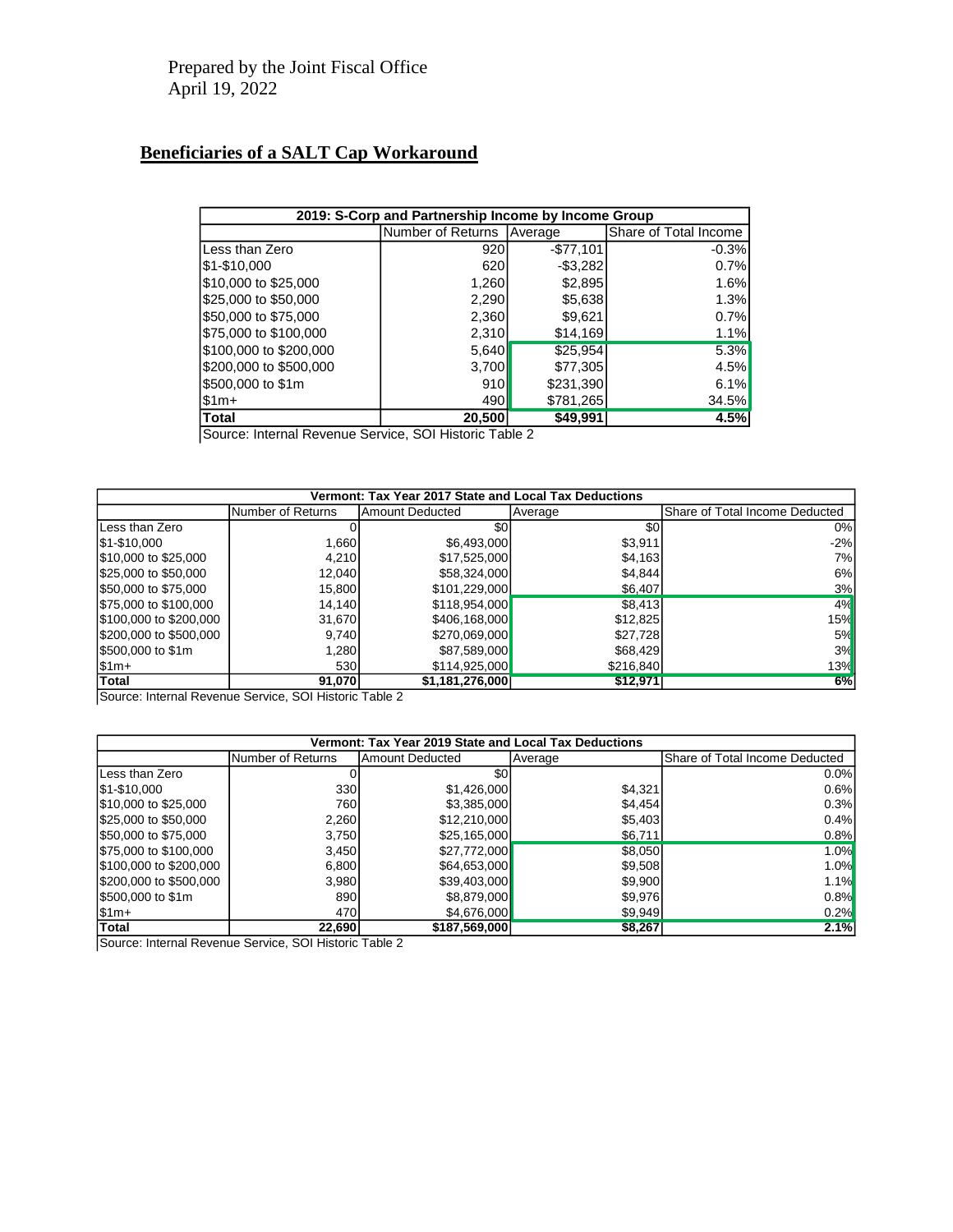Prepared by the Joint Fiscal Office April 19, 2022

### **Context: Federal Tax Cuts and Jobs Act of 2017**

- Section 199 deduction passed in TCJA
	- o 20% deduction of all pass-through income subject to occupational and income limits
		- Deduction limited for certain professions, but only past the income limits (\$329,800 married, \$164,900 single)
	- o Deduction greatly reduces the tax liabilities of taxpayers with AGI above \$100,000
		- JCT analysis below: 92% of tax reductions go to taxpayers with AGI above \$100,000

#### Table 3.-Distribution of Tax Benefit for Pass-Through Deduction **Under Section 199A**

| Income Category [1]      | 2018                         |             | 2024                         |             |
|--------------------------|------------------------------|-------------|------------------------------|-------------|
|                          | <b>Returns</b><br>(Millions) | \$ Billions | <b>Returns</b><br>(Millions) | \$ Billions |
| Less than \$10,000       | $[2]$                        | [3]         | [2]                          | $^{[3]}$    |
| \$10,000 to \$20,000     | 0.5                          | $-$0.1$     | 0.6                          | $-$0.1$     |
|                          | 0.7                          | $-$0.2$     | 0.7                          | $-$0.2$     |
| \$30,000 to \$40,000     | 0.8                          | $-$0.2$     | 0.8                          | $-$0.3$     |
| \$40,000 to \$50,000     | 0.9                          | $-$0.3$     | 1.0                          | $-$0.4$     |
|                          | 2.5                          | $-$1.0$     | 2.6                          | $-$1.3$     |
|                          | 2.5                          | $-$1.2$     | 2.6                          | $-$1.5$     |
| \$100,000 to \$200,000   | 6.2                          | $-$ \$6.3   | 6.5                          | $-$ \$8.0   |
| \$200,000 to \$500,000   | 3.0                          | $-$9.4$     | 3.2                          | $-$11.6$    |
| \$500,000 to \$1,000,000 | 0.2                          | $-$3.6$     | 0.3                          | $-$5.3$     |
| \$1,000,000 and over     | 0.2                          | $-$17.8$    | 0.2                          | $-$31.6$    |
| Total, All Taxpayers     | 17.4                         | $-$40.2$    | 18.4                         | $-$60.3$    |

Source: Joint Committee on Taxation, April 2018 [https://www.jct.gov/CMSPages/GetFile.aspx?guid=5ce9eb00-6770-497c-b637-](https://www.jct.gov/CMSPages/GetFile.aspx?guid=5ce9eb00-6770-497c-b637-05caf612a358) [05caf612a358](https://www.jct.gov/CMSPages/GetFile.aspx?guid=5ce9eb00-6770-497c-b637-05caf612a358)